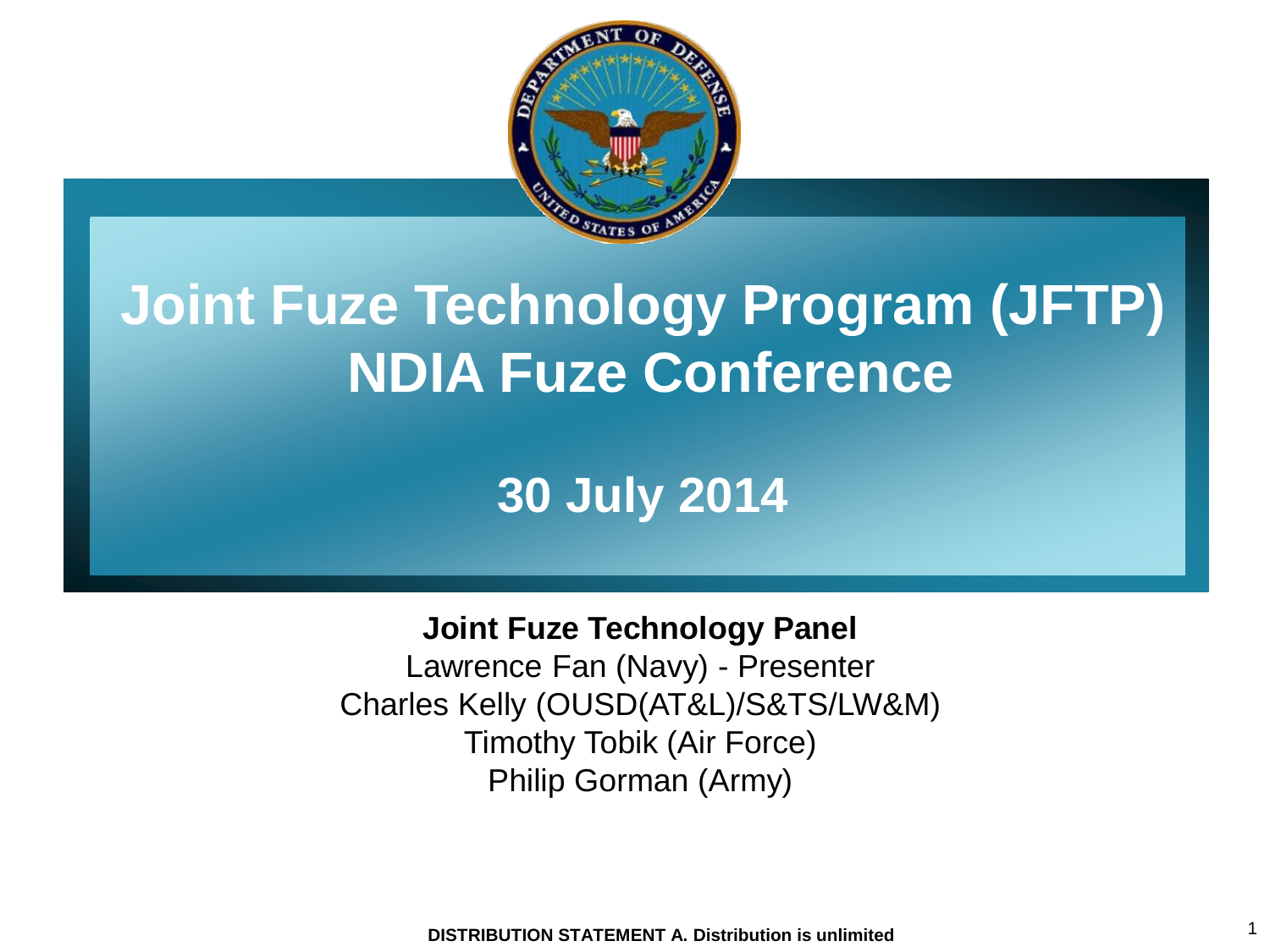

## **Outline**

- **Background and BLUF**
- **JFTP Process**
- **Project Highlights**
- **Key JFTP Events**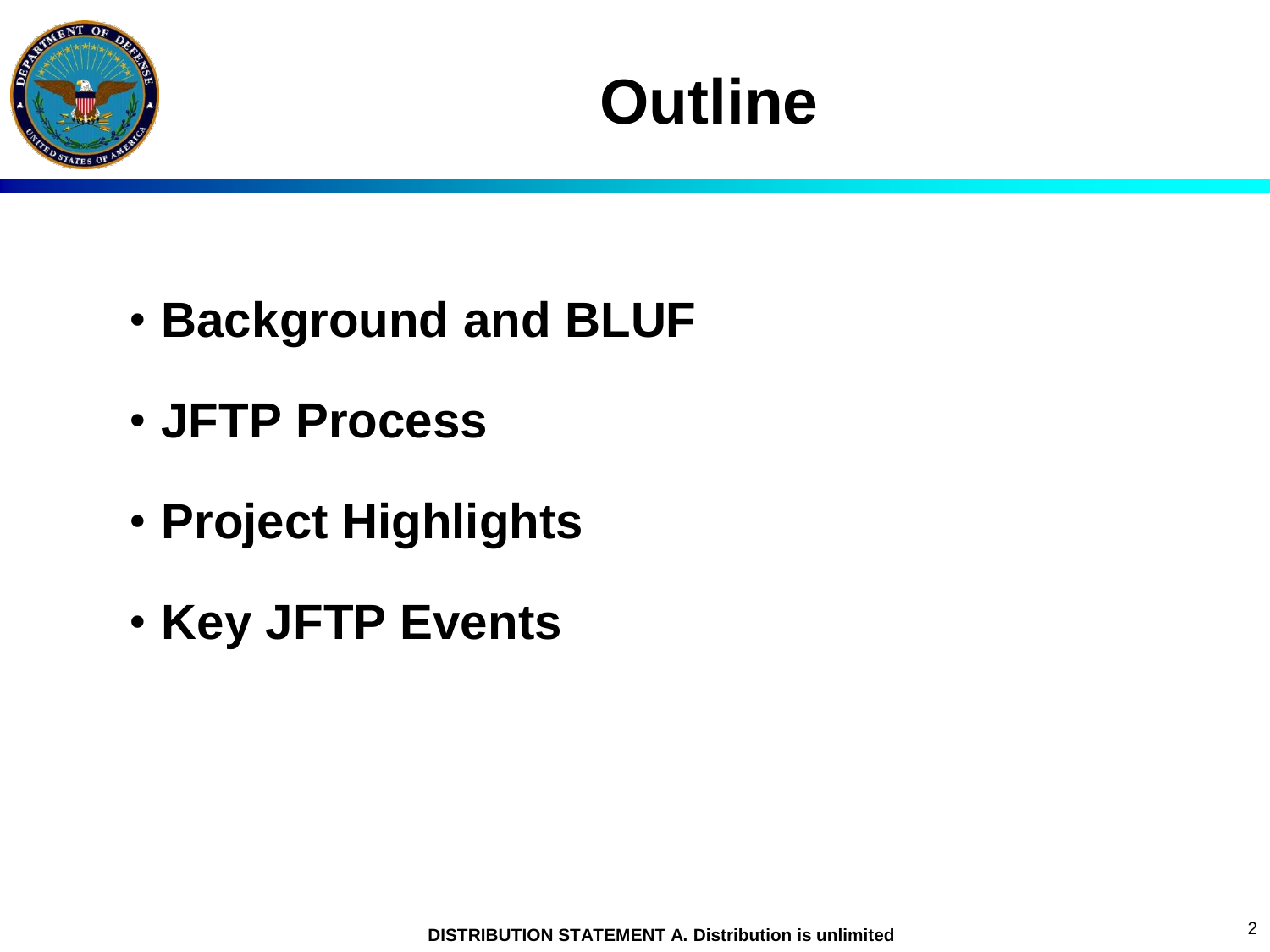

# **Bottom Line Up Front**

- This program addresses, from a Joint Service perspective, advanced Fuze technology development associated with improving the lethality, reliability, and survivability of munitions and weapon systems.
- Addressing High priority Service weapon fuzing needs & gaps:
	- Cluster fuzing reliability, hard target penetration, cannon proximity fuzing
	- Leveraging DoD Fuze IPT Initiatives and coordination with NAC (National Armaments Consortium)
	- Industry engagement Technology exchanges, components for evaluation, application of M&S tools
	- Fuze Technology ties to weapon development and acquisition plans Weapon roadmaps, PM/PEO endorsements
- FY14 JFTP budget
	- 6.2 stabilized at ~\$6.0M per year

**Numerous JFTP projects completing and transitioning to Services and Industry**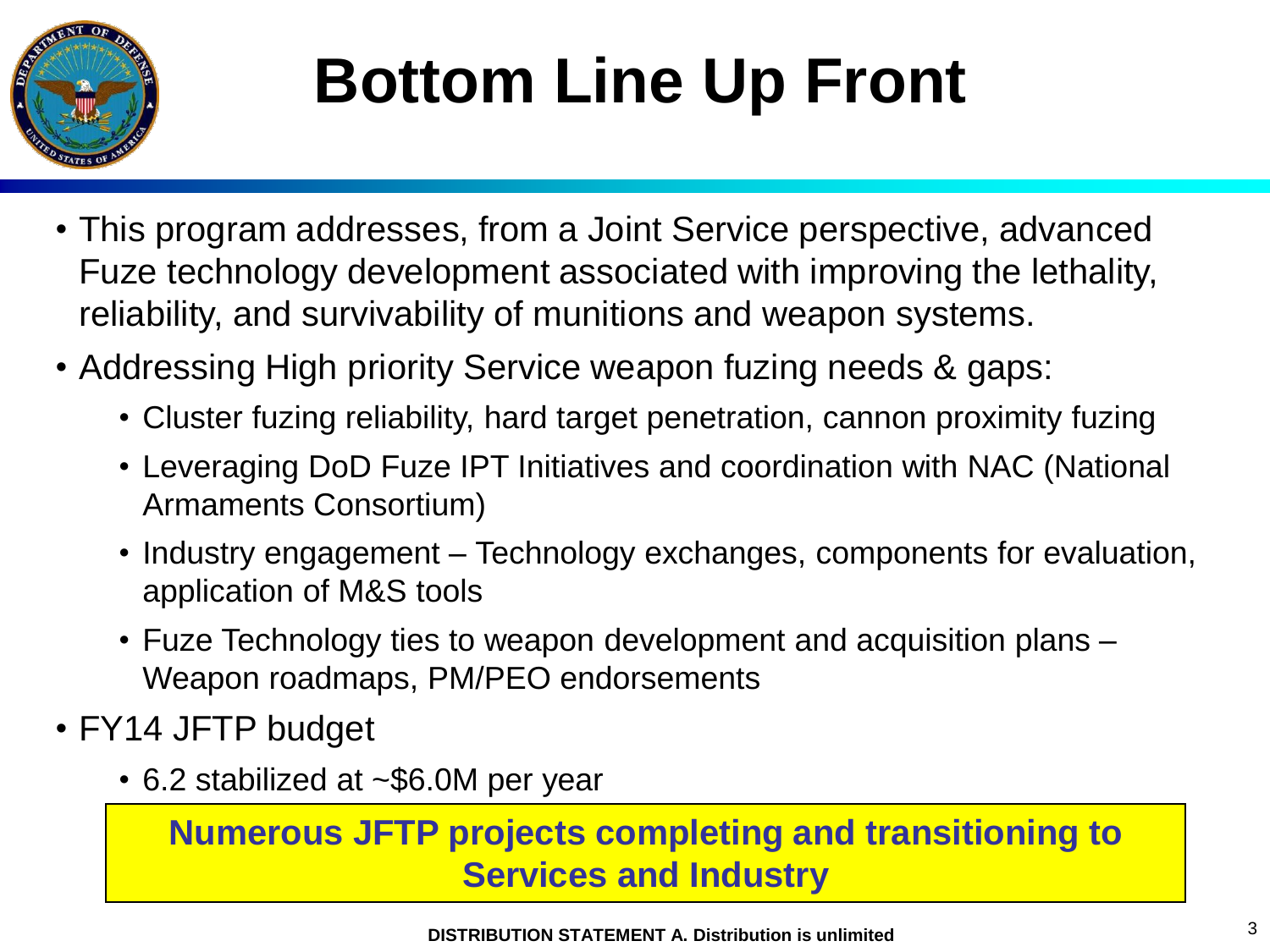

### **JFTP Service Requirements Flow-Down**

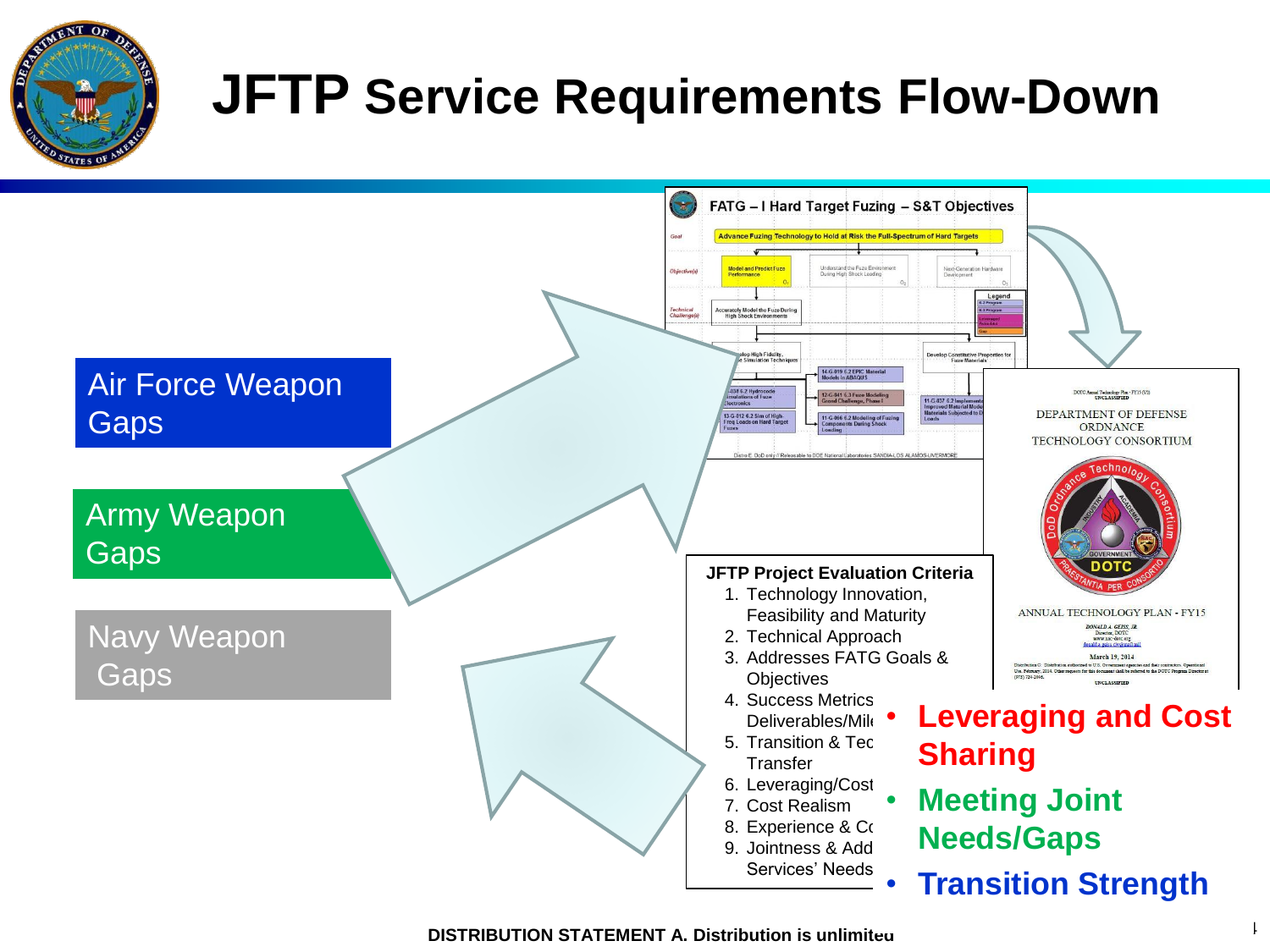

## **Joint Fuze Technology Program Management Structure**

|                                                                                                                                                                                                                                                                      | OUSD(AT&L)/<br><b>PSA/LW&amp;M</b><br><b>Technical Advisory</b> |                                                      | DEFE                                                     |  |  |
|----------------------------------------------------------------------------------------------------------------------------------------------------------------------------------------------------------------------------------------------------------------------|-----------------------------------------------------------------|------------------------------------------------------|----------------------------------------------------------|--|--|
|                                                                                                                                                                                                                                                                      | <b>Committee</b>                                                |                                                      |                                                          |  |  |
| <b>JOINT FUZE TECH PANEL OVERSIGHT COMMITTEE</b><br><b>JFTP Support Staff:</b><br>Technical: Danny Hayles,<br><b>PROGRAM MANAGERS (OSD, Service)</b><br><b>Cliffton Chu</b><br>Charles Kelly, Lawrence Fan, Phil Gorman, Tim Tobik<br><b>Financial: Jamie Oswald</b> |                                                                 |                                                      |                                                          |  |  |
| <b>FUZE AREA TECHNOLOGY GROUPS</b>                                                                                                                                                                                                                                   |                                                                 |                                                      |                                                          |  |  |
| <b>FATGI - Hard Target /</b><br><b>Survivable Fuzing</b>                                                                                                                                                                                                             | <b>FATGII - Tailorable</b><br><b>Effects &amp; Initiation</b>   | <b>FATGIII - High</b><br><b>Reliability Fuzing</b>   | <b>FATGIV - Enabling</b><br><b>Fuze Technologies</b>     |  |  |
| Chair: John Kandell (Navy)                                                                                                                                                                                                                                           | Chair<br>Gene Henderson (Army)                                  | Chair<br>John Hendershot (Navy)                      | Chair<br>Chris Janow (Army)                              |  |  |
| Co-Chairs<br>Shannon Haataja (Army)<br>Howard White (AF)                                                                                                                                                                                                             | Co-Chairs<br>Daniel Lanterman (Navy)<br>George Jolly (AF)       | Co-Chairs<br>Kelly Oliver (AF)<br>Tom Crowley (Army) | Co-Chairs<br>Matt Bridge (AF)<br>Bruce Hornberger (Navy) |  |  |
| <b>SME Participants</b>                                                                                                                                                                                                                                              | <b>SME Participants</b>                                         | <b>SME Participants</b>                              | <b>SME Participants</b>                                  |  |  |

5 **DISTRIBUTION STATEMENT A. Distribution is unlimited**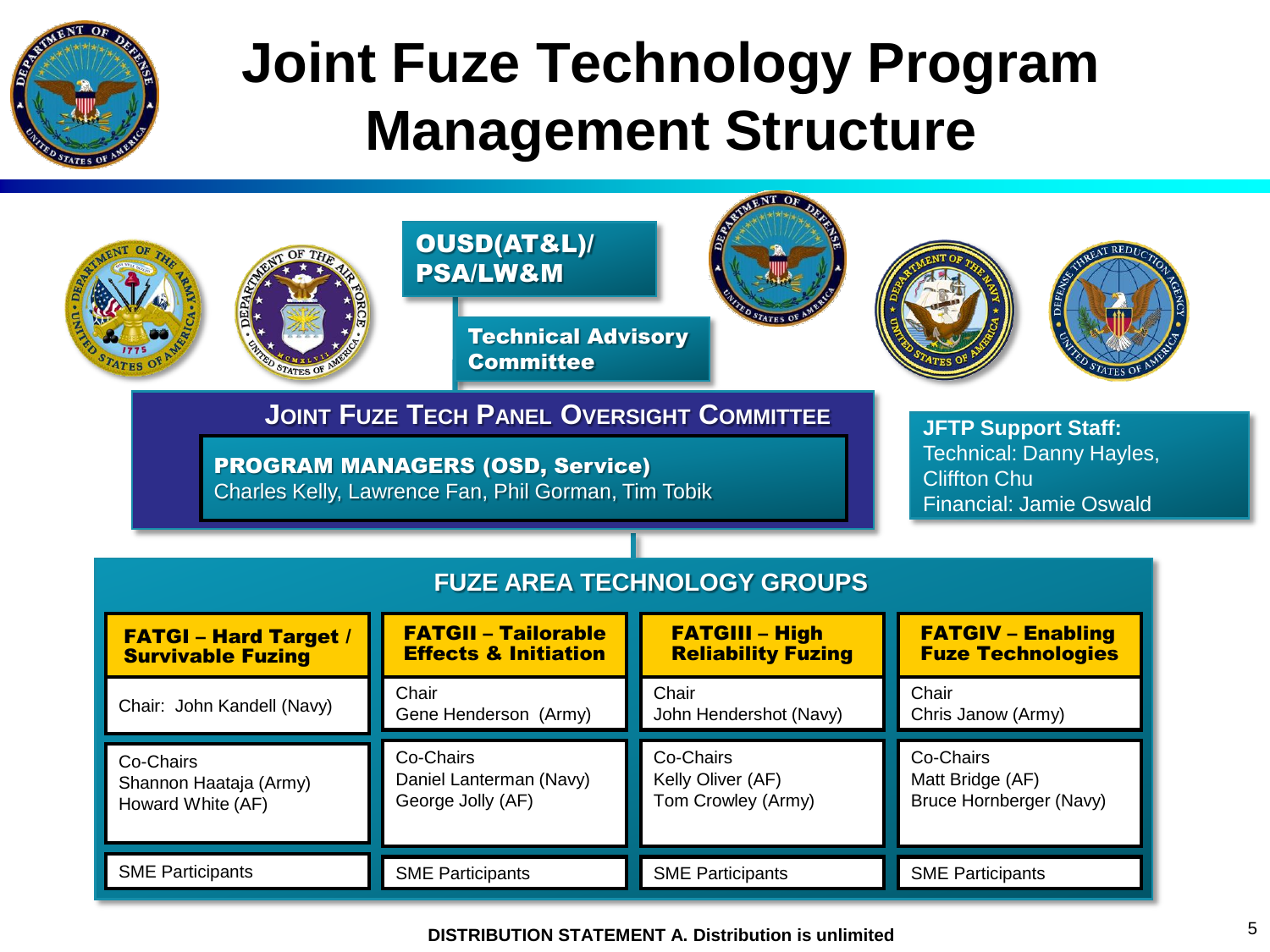

# **JFTP Annual Cycle**

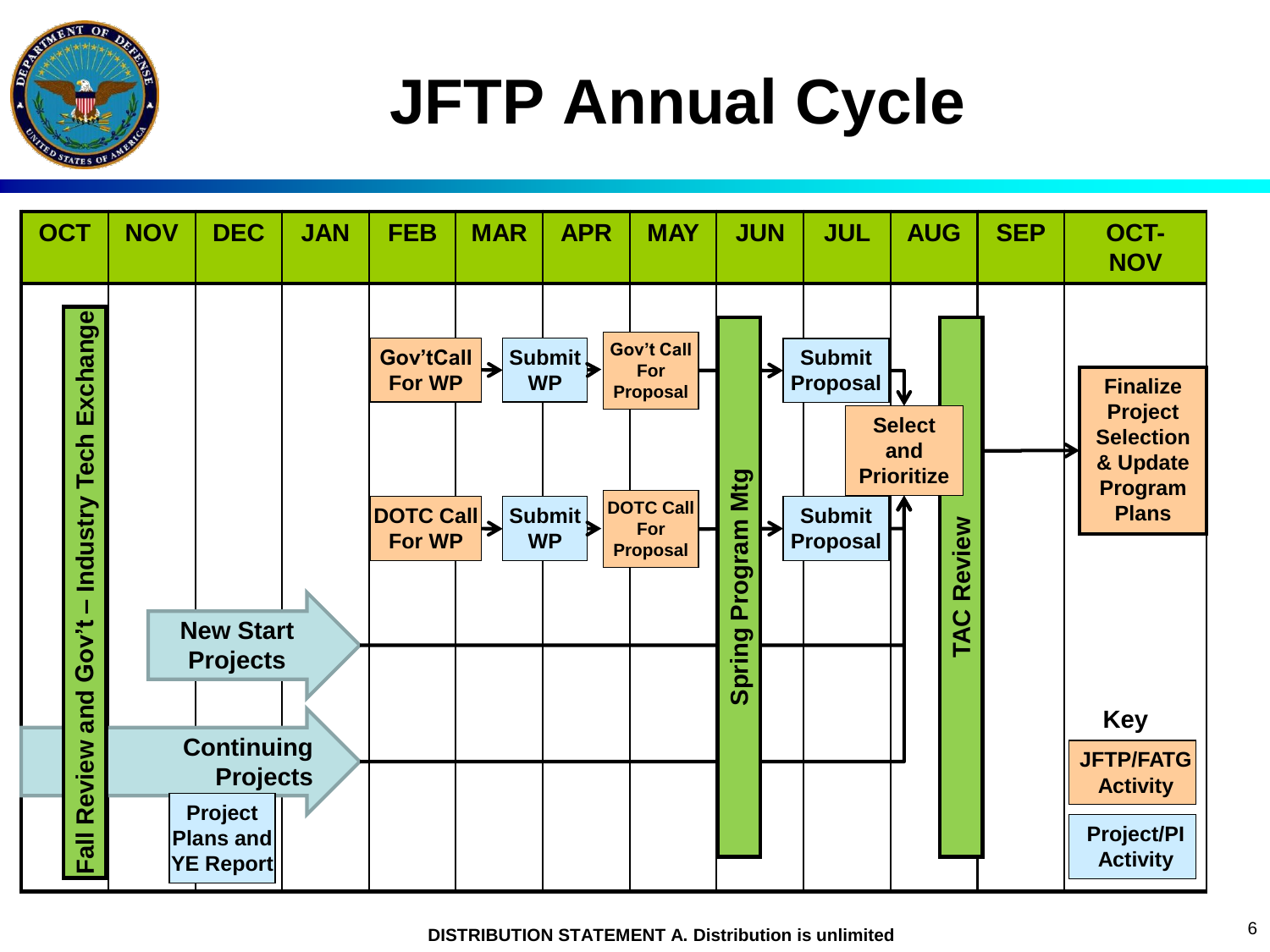

## **Budget History and Projections**



2%

Army

27%

**Navy** 

28%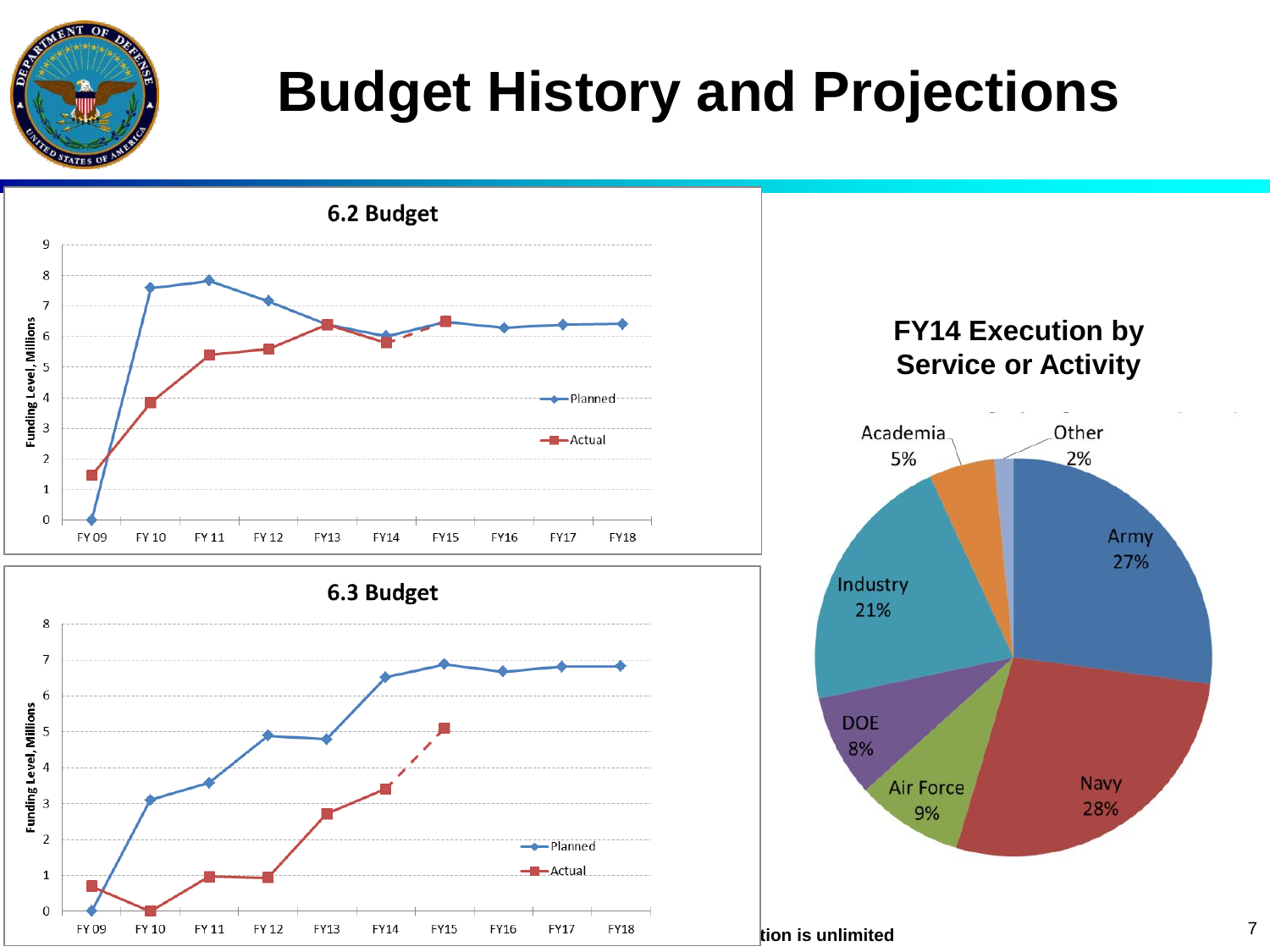

# **Fuze Area Technology Groups**

| <b>FATG I – Hard Target</b>                                                                             | <b>FATG II - Tailorable</b>                                                                                                                                | $FATG III - High$                                                                                     | <b>FATG IV - Enabling</b>                                                                                                                                                                                                          |
|---------------------------------------------------------------------------------------------------------|------------------------------------------------------------------------------------------------------------------------------------------------------------|-------------------------------------------------------------------------------------------------------|------------------------------------------------------------------------------------------------------------------------------------------------------------------------------------------------------------------------------------|
| / Survivable Fuzing                                                                                     | <b>Effects</b>                                                                                                                                             | <b>Reliability Fuzing</b>                                                                             | <b>Fuze Technologies</b>                                                                                                                                                                                                           |
| 1.1 Improved M&S<br><b>1.2 Fuze Environment</b><br><b>1.3 Next Generation</b><br><b>Fuzing Hardware</b> | 2.1 In-Line TE Fuzing<br>2.2 Out-of-Line TE<br><b>Fuzing</b><br>2.3 "Smart" Fuzing for<br>TЕ<br><b>2.4 Advanced Fuze</b><br><b>Initiation Technologies</b> | 3.1 Fuzing<br><b>Architecture</b><br>3.2 Fuzing<br><b>Components</b><br>3.3 UXO reduction<br>features | 4.1 Common / Modular<br><b>Fuze Architecture</b><br><b>4.2 Components</b><br><b>Technologies</b><br><b>4.3 Proximity Sensors</b><br>4.4 Weapons Effects &<br><b>Damage Assessment</b><br><b>4.5 Fuzing Power</b><br><b>Sources</b> |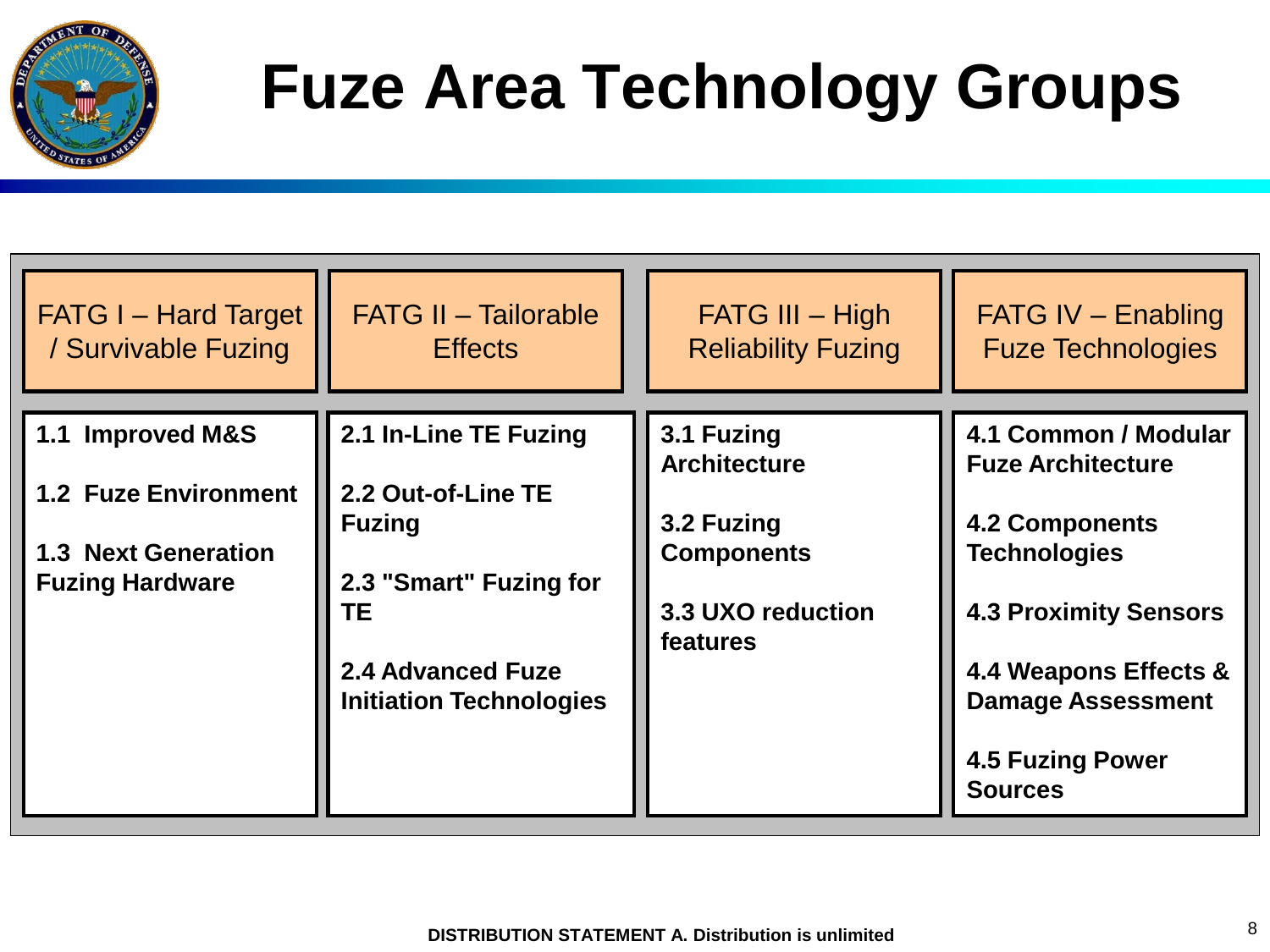

#### **JFTP Project 12-G-041, Fuze Modeling Grand Challenge (Session VA)**

- The JFTP Fuze Modeling Grand Challenge is in response to an Air Force identified need for "a fundamental understanding of our predictive capabilities".
- Provides a baseline comparison of computational modeling tools in predicting fuze response using common test platform

#### **JFTP Project 10-095, Hardened Miniature Fuze Technology (HMFT)**

• The JFTP Hardened Miniature Fuze Technology project, which capitalized on previous AFRL investments, is establishing new benchmarks for fuze survivability in the ordnance package for AFRL's High Velocity Penetrating Weapon…its #1 Flagship Capability Program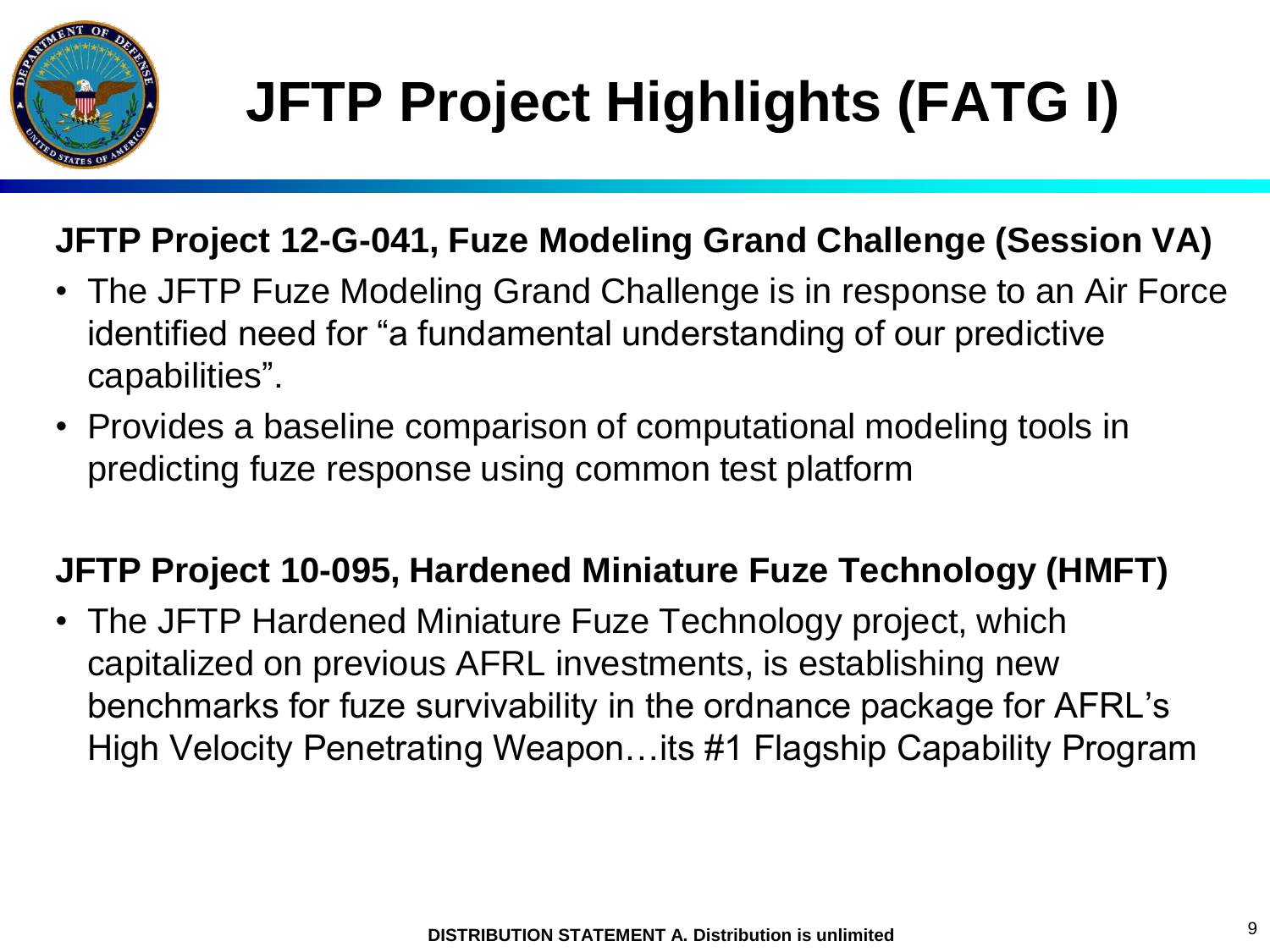

# **JFTP Project Highlights (FATG II)**

#### **JFTP Project 10-120, Tailorable Effects Explosive Trains**

- Systematic scientific based methodology to characterize fuzing/weapon system explosive train design influences.
- Technique leveraged by MOP and the Army's Tailorable Effects Detonating and Deflagrating Warhead

#### **JFTP Project 10-027, Low-Voltage Command Arm System for Distributed Fuzing Systems (Session IVB)**

• Received approval of serial communication based design architectures from Fuze Engineering Standards Working Group (FESWG) in February 2014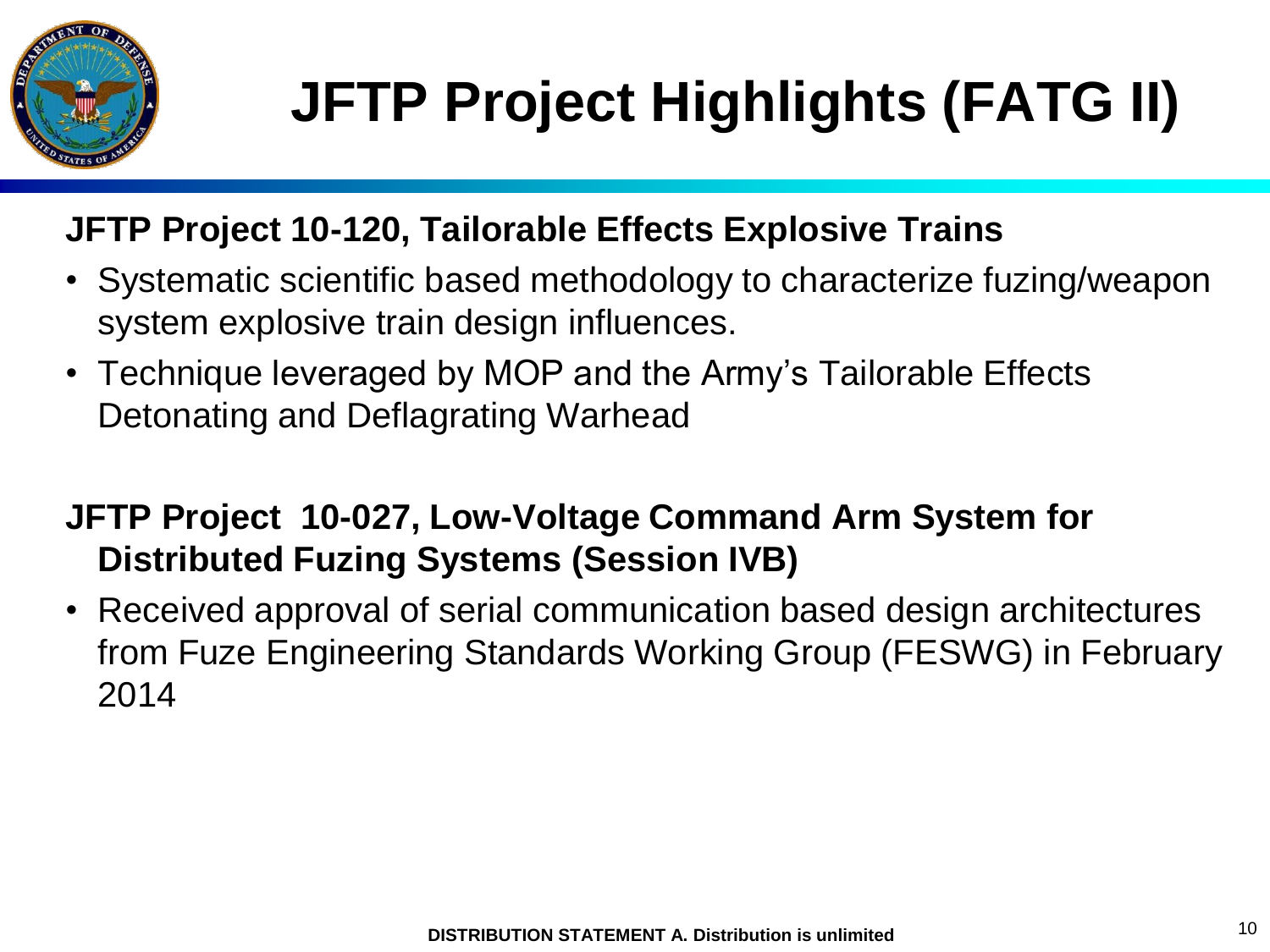

#### **JFTP Project 10-119, A New Methodology for Explosive Transfer Reliability**

- Paradigm shift in characterizing and quantifying explosive transfer reliability utilizing physics based methodologies.
- Instrumental in MOP and Patriot fuze/detonator failure analyses and design of fuzing explosive train concept for AFRL's High Velocity Penetrating Weapon

#### **JFTP Project 14-G-014: 6.3 Non-Disruptive Umbilical Solutions for High Reliability DPICM Replacement (HRDR) (Session VB)**

- Developing the electrical signal distribution in a weapon system with large numbers of submunitions with minimal disruption to the dispense event
- Collaborates with and leverages ONR-USMC S&T efforts to provide high reliability compliant cluster munition fuze.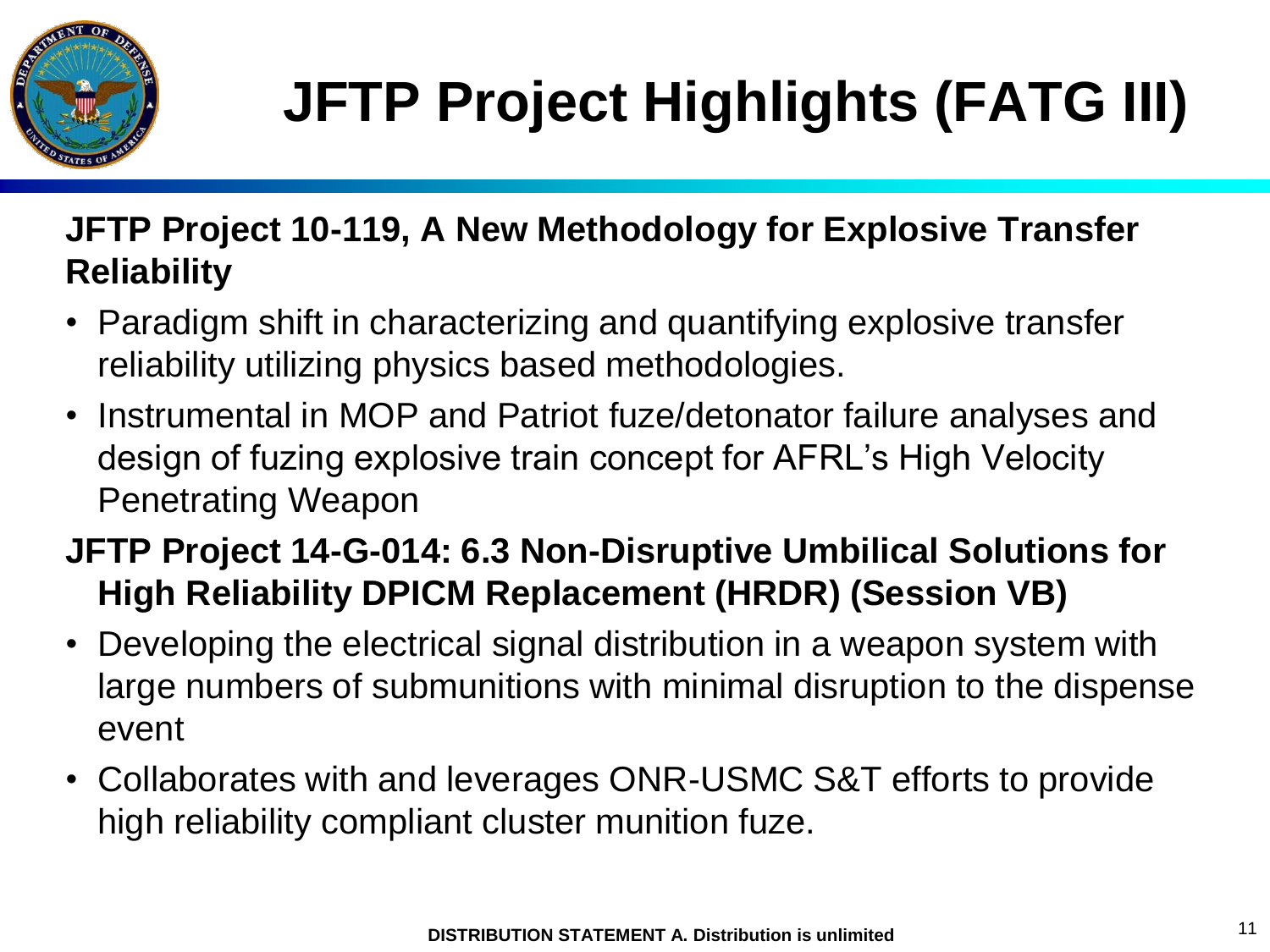

#### **JFTP Project 10-010, MEMS Retard & Impact Sensors (Session VA)**

• Applied MEMS technologies to improve retard and impact sensor precision, reliability, producibility, and cost effectiveness as drop-in replacements for sensors in the FMU-139, FMU-143, and FMU-152 bomb fuzes.

#### **JFTP Project 10-042, Next Generation Proximity Sensors**

- Developing a Joint solution for a Next Generation Proximity Sensor (NGPS) that is small, cost-effective, countermeasure-resistant and has broad DoD munition applicability
- Industry partnering process started with NAC to participate at major program reviews (PDR/CDR/TRR)
- **JFTP Project 14-G-023 6.2 Understanding and Characterizing F-PLD Memory Failure Modes In Fuzes (Session IVA)**
- Provide knowledge and issue guidance to fuze and weapon community about Field Programmable Logic Devices for broad, general, standardized, safe and effective use of F-PLDs in fuzing in weapons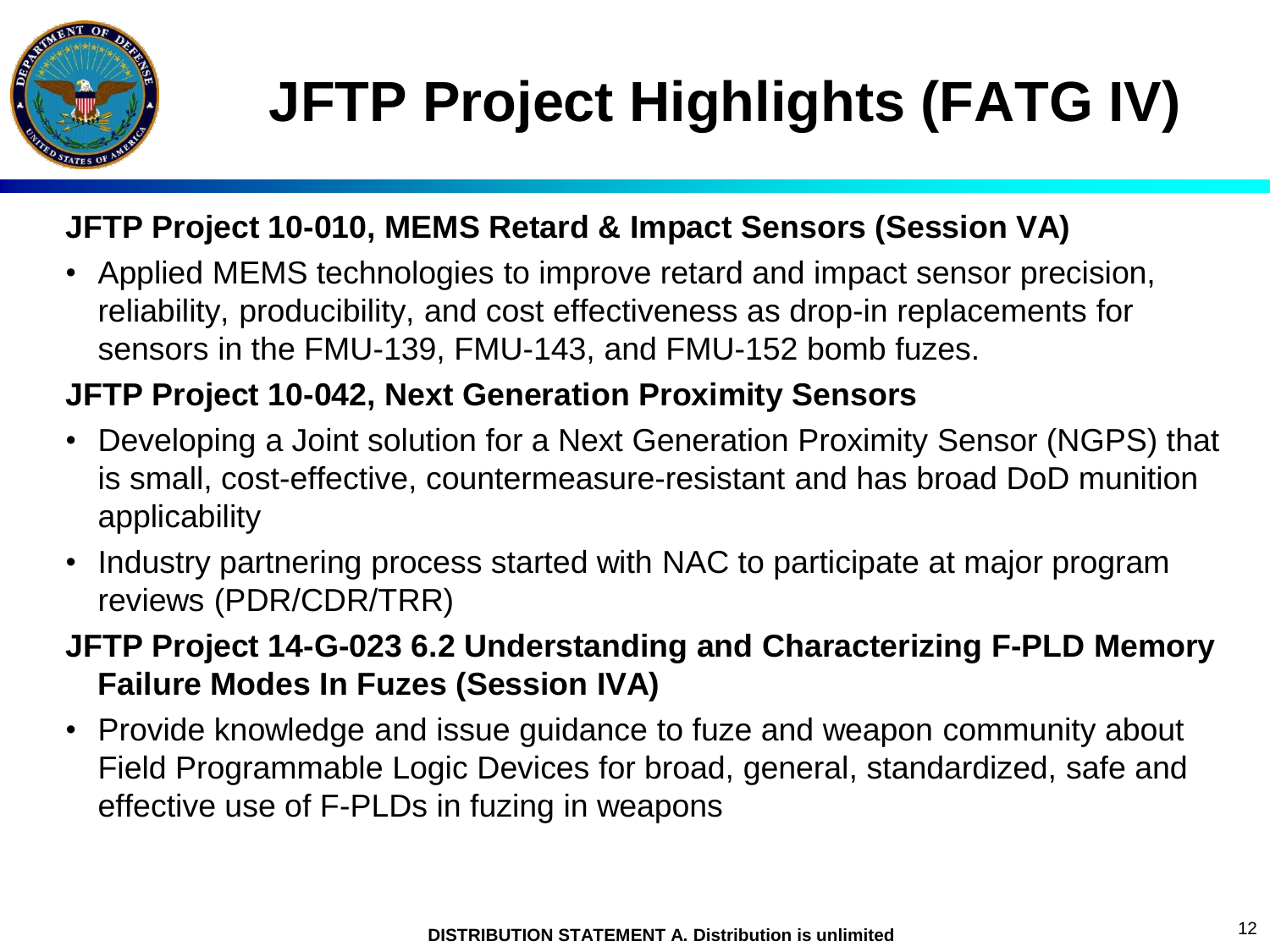

# **JFTP Key Dates**

Preliminary FY15 - September 2014 proposal selection JFTP Fall Review **- 28-20 October 2014** and Fuze IPT meeting FY16 Call for White Papers - February 2015 FY16 Call for Proposals - May 2015 JFTP Spring Review The Sune 2015 FY16 Proposals briefed

- 
- 
- 
- 
-